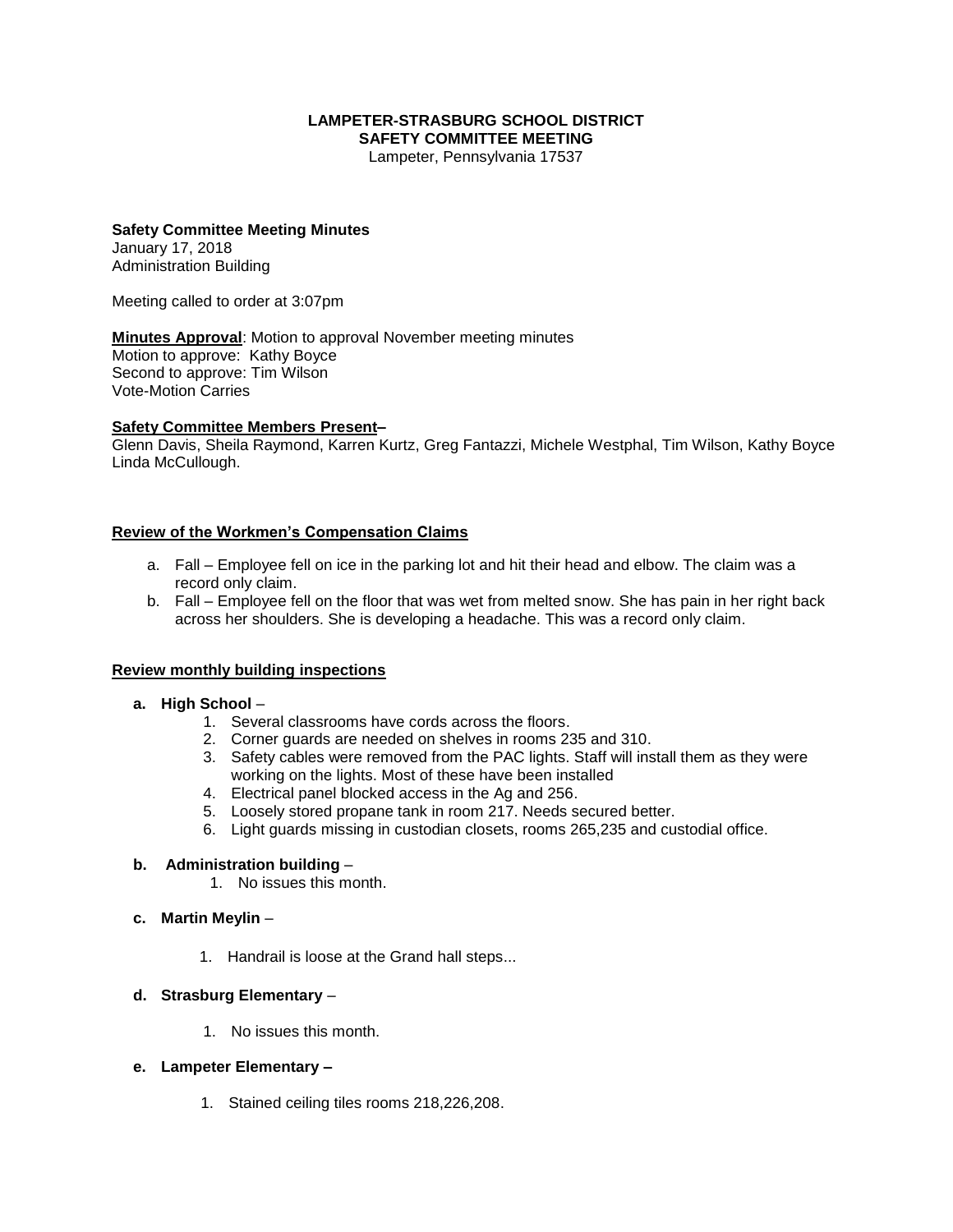2. Intruder drill held on 1/10/18. Mr. Gote (retired FBI) walked the halls as an intruder.

### **f. Hans Herr –**

- 1. Several stained ceiling tiles around the chimney.
- 2. Stained ceiling tiles around faculty restrooms.
- 3. Sidewalk sinking on south east end of the building.
- 4. Pole lights are out from the Fieldhouse to Pioneer rd.

#### **g. Maintenance building –**

1. No items found at this time.

## **h.Grounds –**

1. No issues this month.

## **l. Field houses** –

1. The area is under construction.

#### **Parking Lot Pole Lights**

 We are having identified the lighting issue and are waiting for transformers and new bulbs. Most of these lights have been repaired.

# **Student Safety poster contest**

The winners were selected on January 17th.

- 1 st place Kelsey Kimmel
- 2<sup>nd</sup> place Ari Vazari
- 3 rd place Kym Kouterick

#### **Safety Bucks issued this month**

- 1. Wendy King For thorough safety inspection at the HS this month
- 2. Pam Weidman For thorough safety inspection at the HS this month

#### **Items from the Committee**